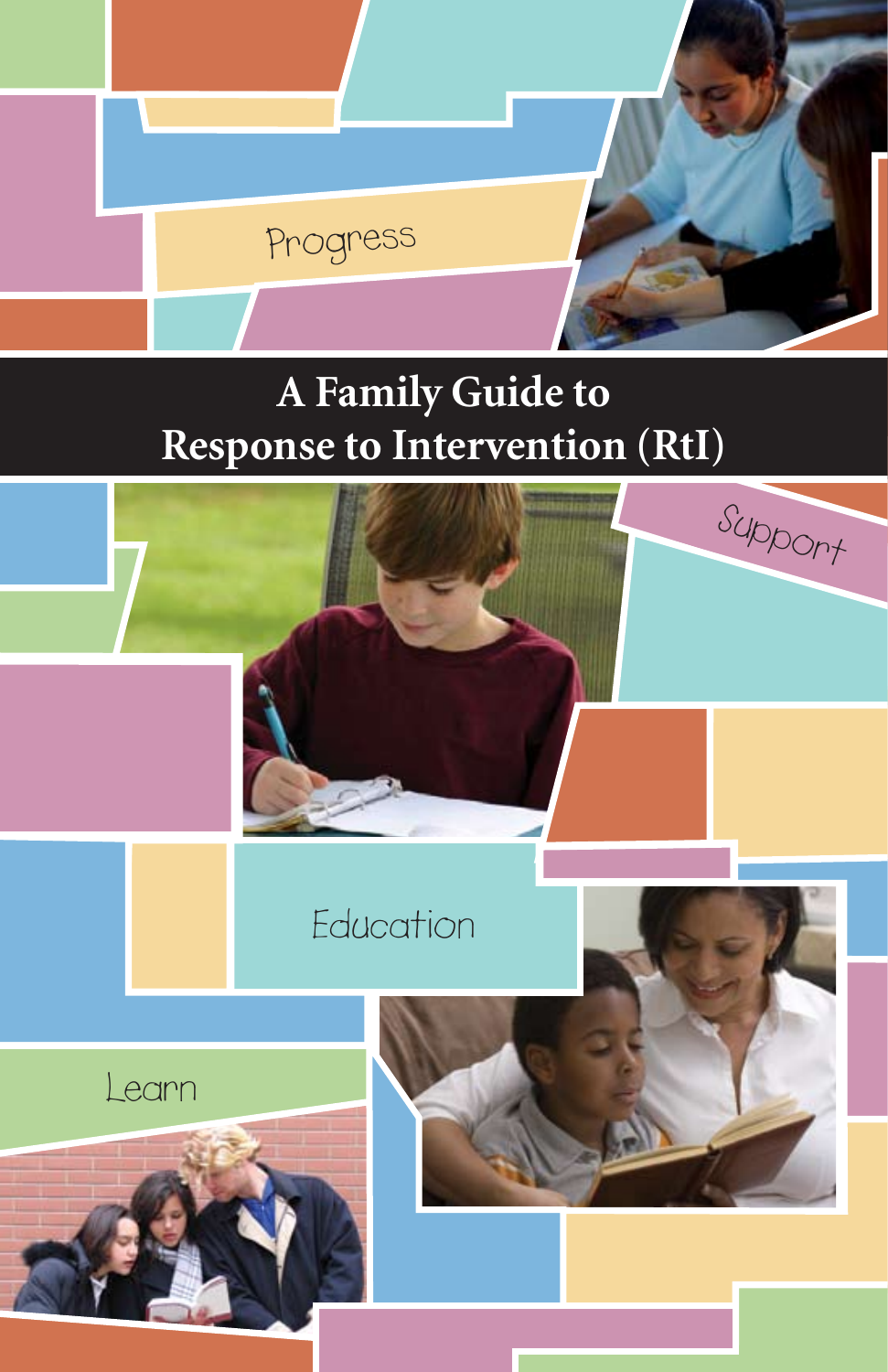Schools are committed to helping all<br>
children succeed. They have many ways to help children who are struggling to learn and need additional supports to be successful. Response to Intervention (RtI) is one form of support.

This booklet reviews the basic components of any RtI process and includes questions you might want to ask your child's school to learn more about their RtI process. Also included are ways you can get involved in the process and what to do and where to go if you have questions or concerns.

#### **What is RtI?**

RtI is a multi-step process of providing educational support and instruction to children who are struggling learners. Individual children's progress is monitored and results are used to make decisions about further instruction and intervention. RtI is most commonly used in addressing problems with reading and math but it can also used in other areas. The RtI process is flexible and designed by school districts to meet the needs of their students.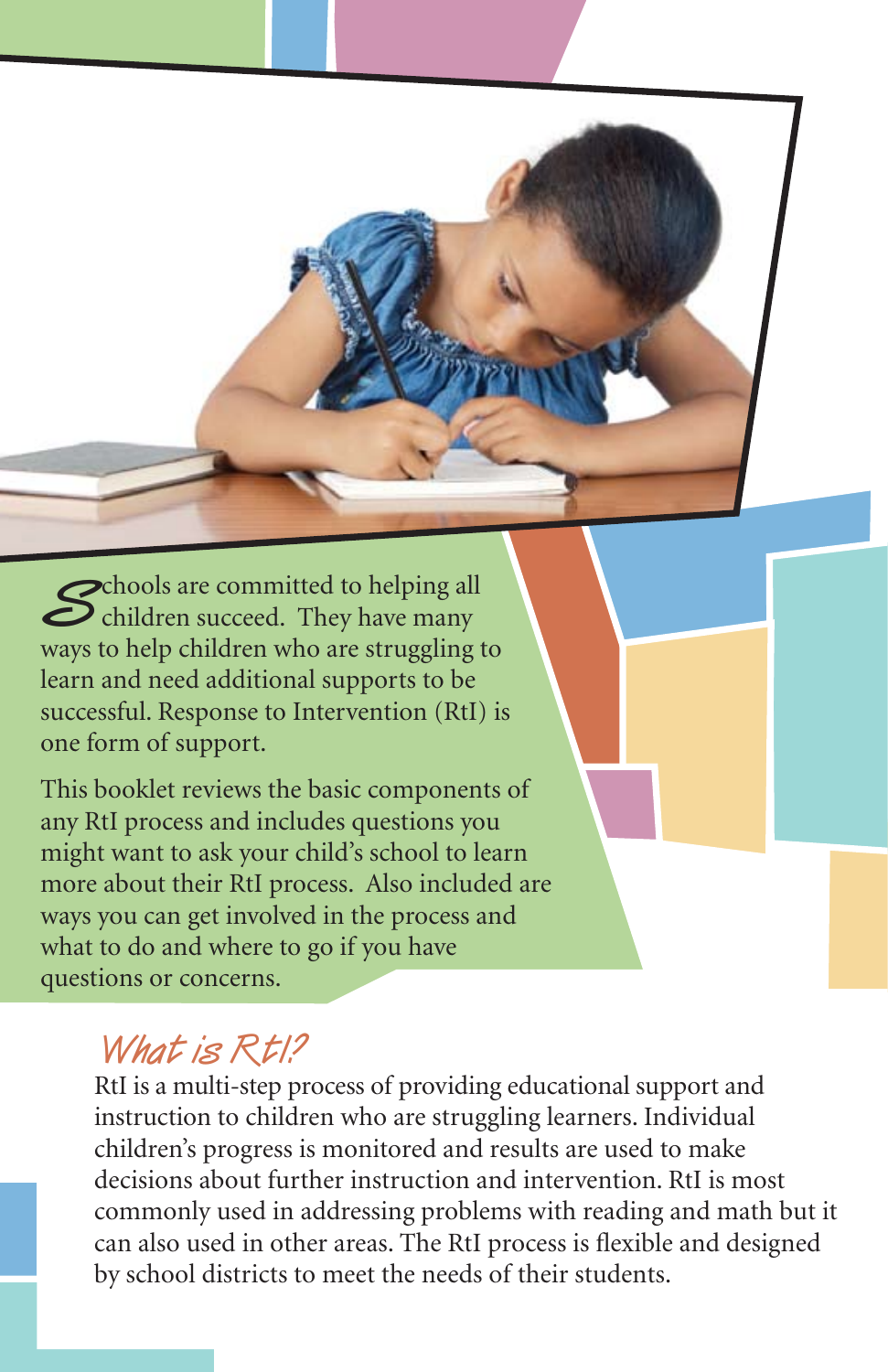## **What does the RtI process look like ?**

The RtI process typically has three tiers. Each tier provides differing levels of support.

- ◆ In Tier I, all students receive high quality curriculum and instruction in the regular education classroom. The teacher assists all learners.
- $\triangleq$  In Tier II, the school provides interventions to students who need more support than they are receiving from the general curriculum.
- ❖ In Tier III, students are given individualized instruction.

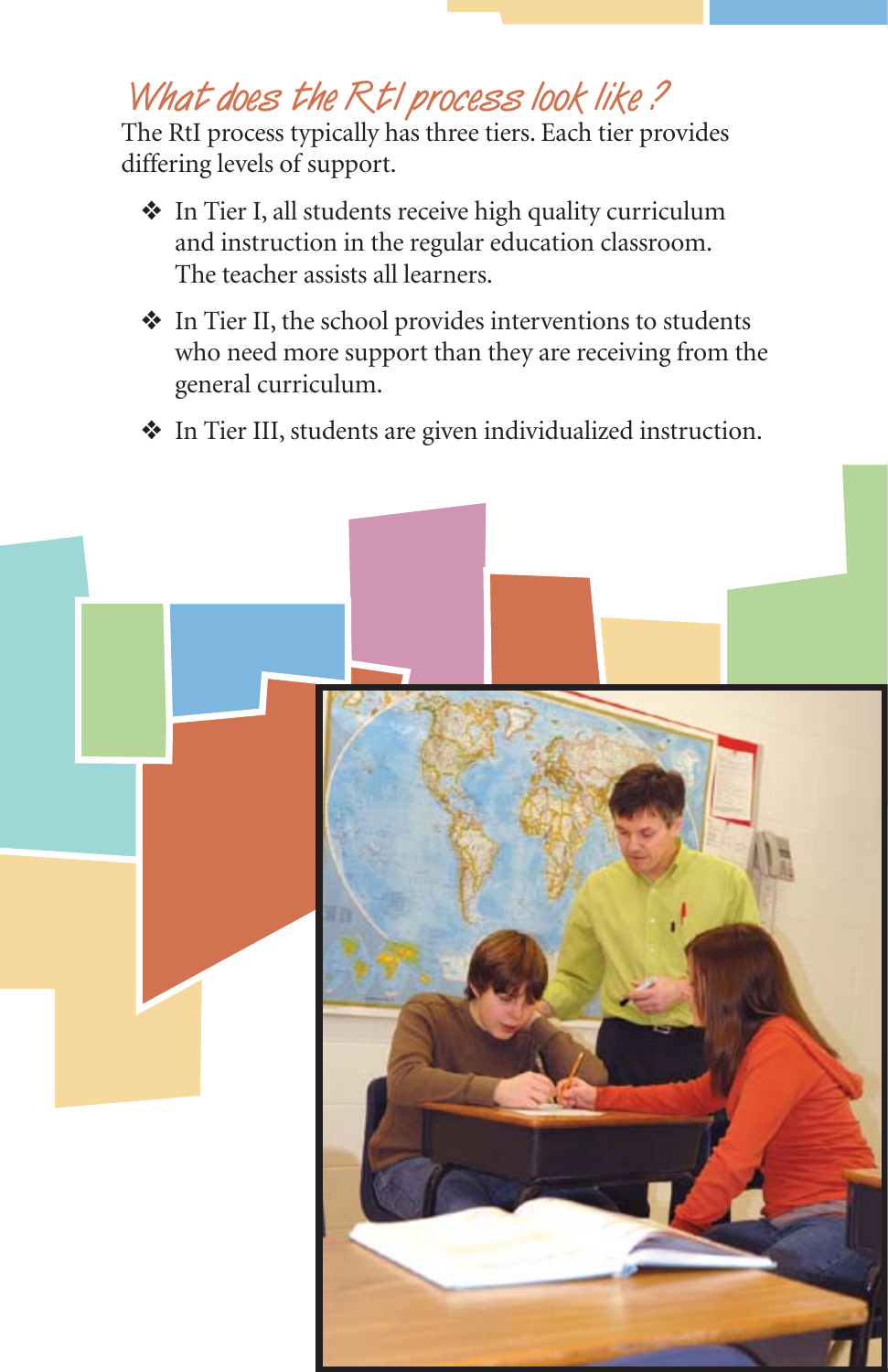## **What are the key components to any RtI process?**

The key component to any RtI process is all children receive high quality curriculum and instruction in the regular education classroom (Tier I).

Another component of any RtI process is that the school conducts universal screenings. **Universal screenings review the progress of all students through state and district test scores or other academic screenings given to all students.** Universal screenings help schools identify students who may need more support or other types of instruction.

As a result of universal screening, students may be identified as needing targeted assistance (a Tier II level of support) in addition to the high quality instruction they are receiving in Tier I. Research based interventions are used to support students in the area they are struggling. **Research based interventions are teaching strategies or methods that have been proven to be effective in helping children learn.** There are many different kinds of interventions and instruction that can happen in the classroom, outside the classroom or in small groups.

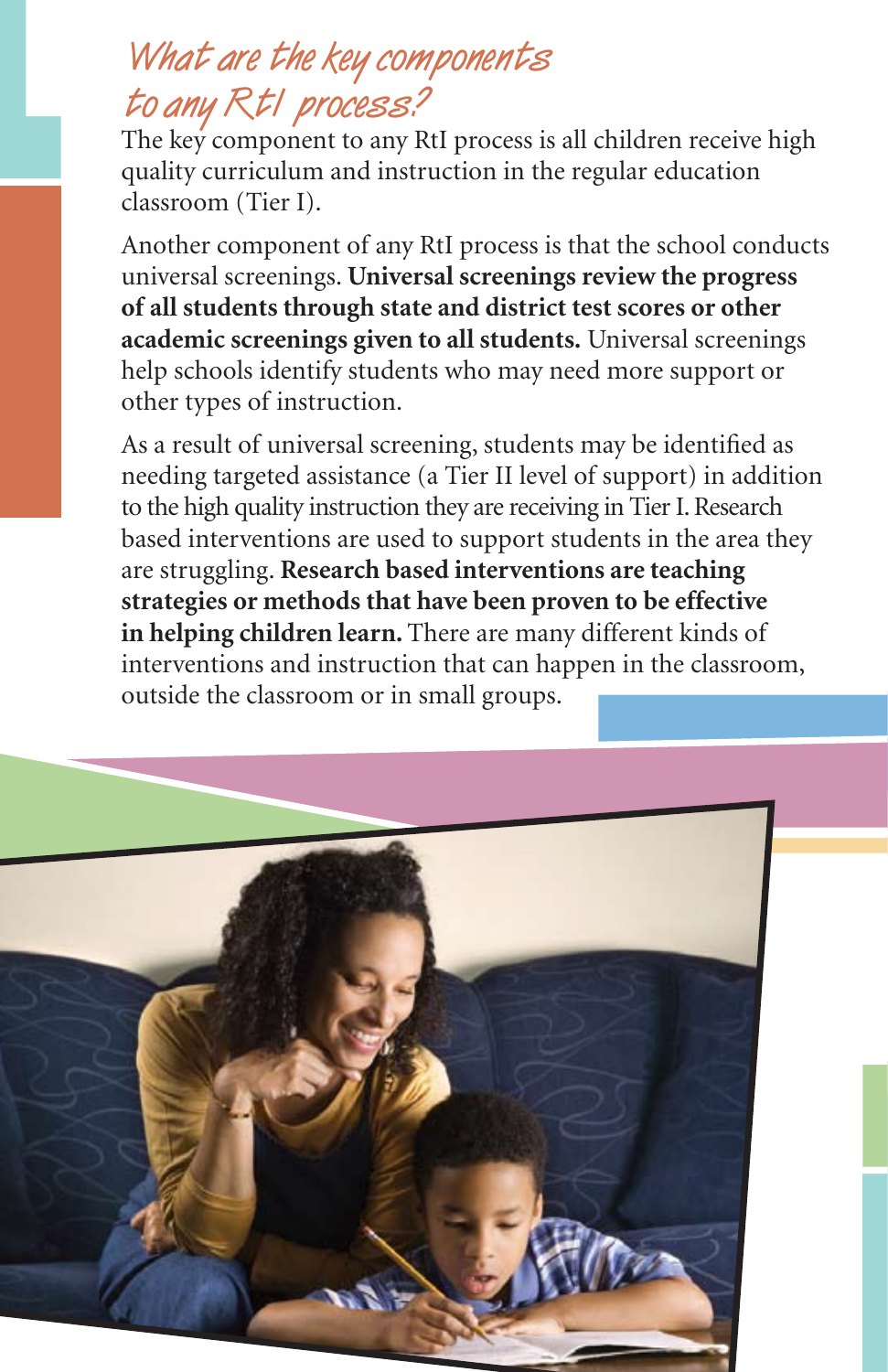

**A** nother key component to the RtI process is progress monitoring. **Progress monitoring is a way for teachers to take a snapshot of how children are doing on a specific skill.** It shows how well the intervention is working. It includes observations, tests, and other formal and informal assessments. Progress monitoring helps determine whether an intervention is successful or needs to be changed.

*Formal guidelines for progress monitoring should be developed by the school that detail how long a child will receive a particular intervention and how they will determine whether the intervention is helping the child.* 

When the child meets the goals developed by the school, the intervention is no longer needed and the child continues to receive support from the general education curriculum. When progress monitoring shows that a child is not responding to the intervention another approach or intervention may be tried. However, when a higher level of support is needed, children are given individualized instruction which further focuses on the supporting the skills they need to be successful learners (Tier III). This individualized support may include a referral for special education.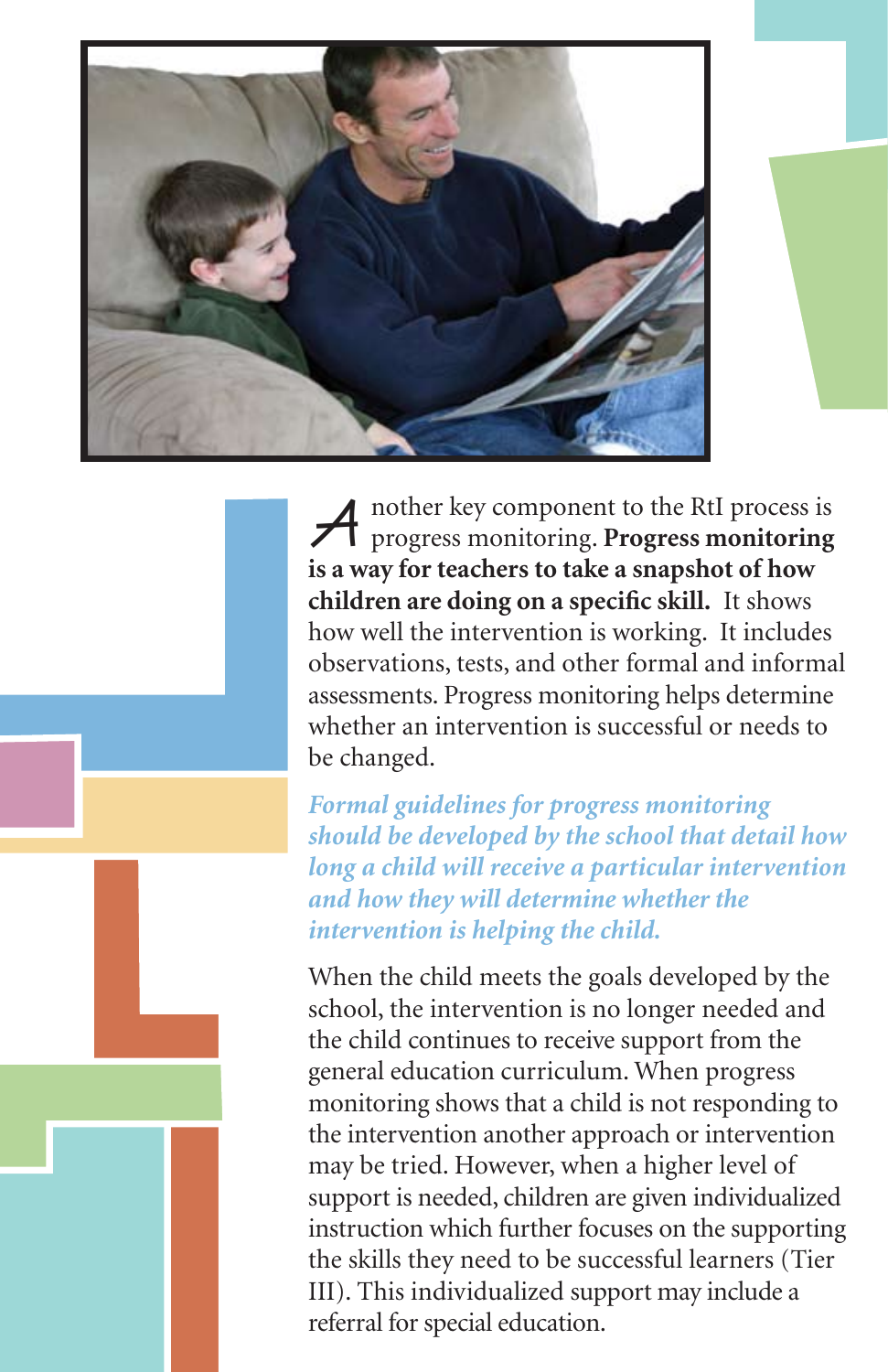

## **What if I think my child needs special education?**

RtI does not replace the special education process. If at any time parents believe their child has an educational disability and needs special education, they have a right to request an evaluation for special education. RtI cannot be used to delay or deny that evaluation. In addition to the information gathered during the RtI process, other forms of evaluation must occur to determine if a child is eligible for special education and parent's written consent is required.

#### *Request a formal evaluation for special education if you suspect your child has an educational disability and needs special education.*

For more information about special education, your rights in the process, and how RtI may be used to inform the process please contact The Parent Information Center at 800-947-7005 or the NH Department of Education, Bureau of Special Education at 603-271-3741.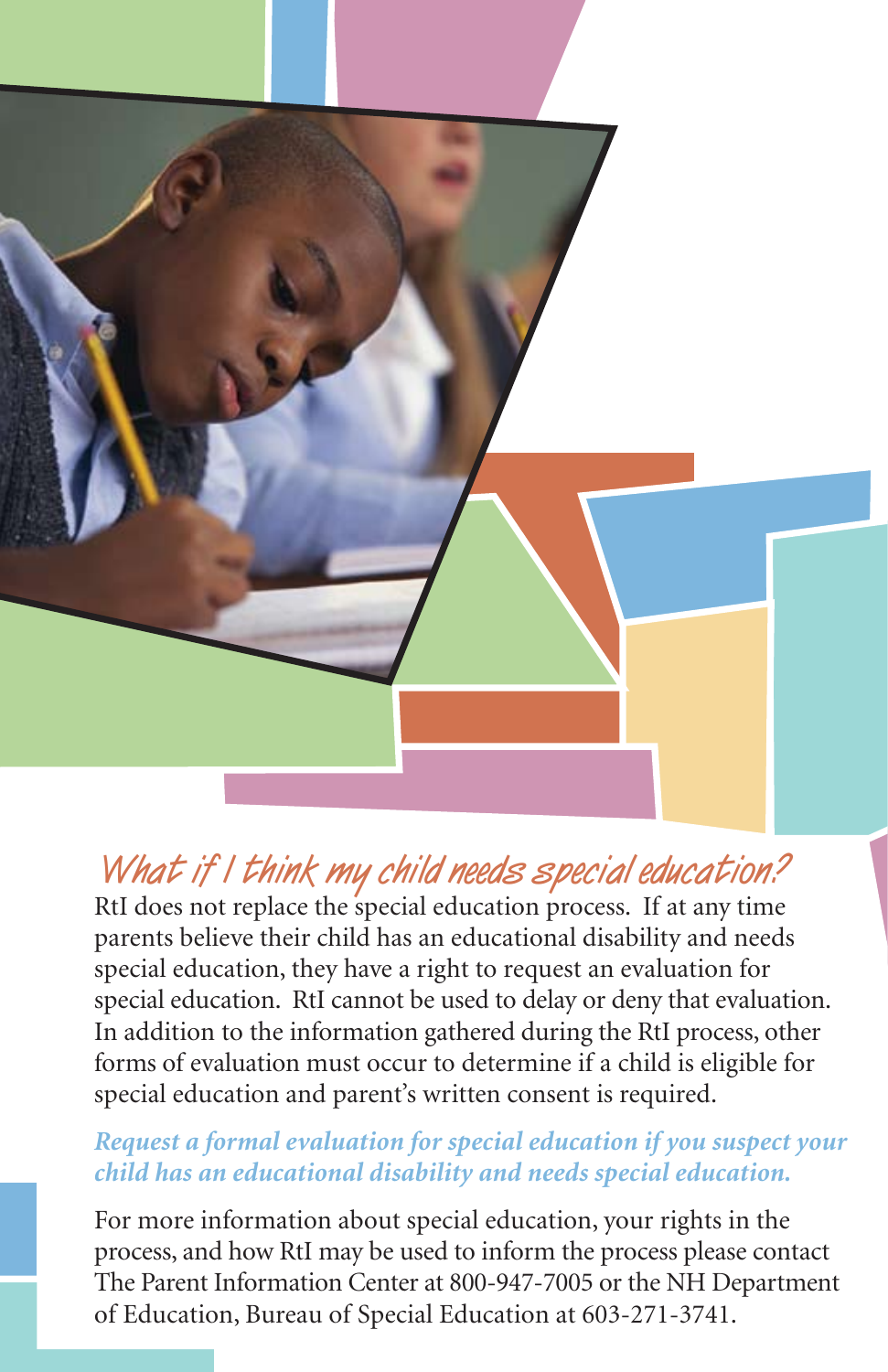## **What questions can parents ask to learn more about how RtI works in their child's school?**

- ◆ What curriculum is being taught in my child's classroom?
- ❖ What are the targeted interventions that my child's school is using if he/she is struggling in the classroom?
- ❖ What are the formal guidelines my child's school is using for progress monitoring?
- ◆ How will I be informed of the progress my child is making?
- ◆ What happens if an intervention is not working?

Parents play a critical role in supporting what their children are learning in school. Research shows that the more parents are involved in student learning, the higher the student achievement.

## **There are many ways parents can support what their child is doing in school. Here are a few:**

- **❖** Make reading an everyday habit at home
- **❖** Communicate with your child's teacher
- ◆ Monitor and assist with homework assignments
- **❖** Ask for regular monitoring reports
- ❖ Share your child's successes
- $\triangleleft$  Learn more about the curriculums and interventions being used in your child's school
- ◆ Attend parent/teacher conferences and other school meetings about your child